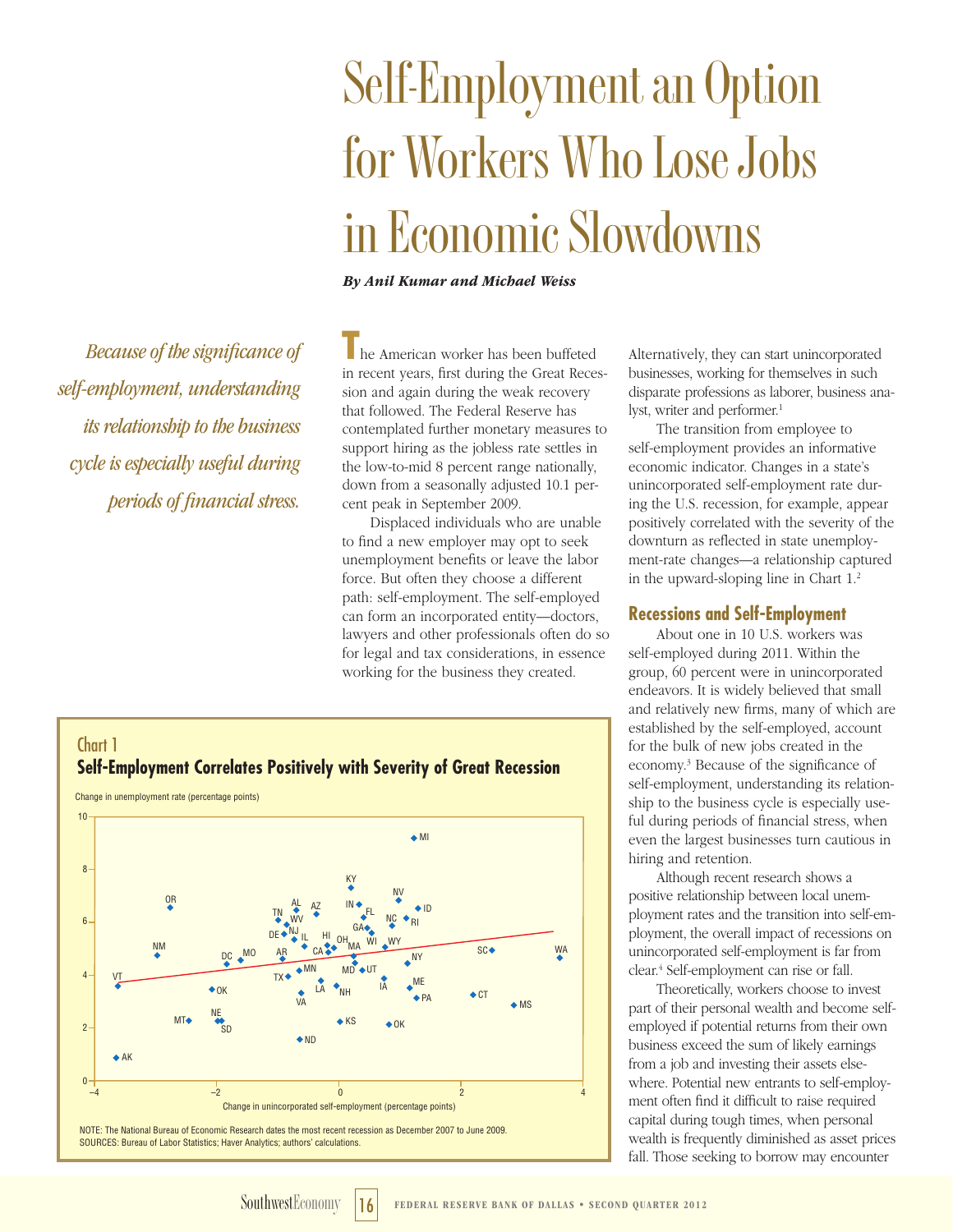

banks that do not want to lend. Individuals already self-employed struggle with the same conditions afflicting the broader economy, including difficulty achieving profitability because of declining aggregate demand.

Even so, a sizable number of individuals confronting joblessness may turn to selfemployment when facing the prospects of a difficult job search, reduced job hours or lower potential earnings. During a downturn, the cost of starting a business typically declines due to lower labor costs (including forgone wages) and other expenses.

The unincorporated self-employment rate rose in three of the previous five downturns (*Chart 2*). While self-employment was strongly countercyclical—increasing in 1980, 1982 and 1991—it declined in 2001. During the Great Recession, self-employment fluctuated, with an initial increase, followed by a sharp drop amid unprecedented turmoil in the financial markets. Self-employment strongly rebounded when the Federal Reserve's monetary stimulus measures to ease financial stress took hold (*Chart 3*). As the economy recovered, the self-employment rate returned to near prerecession levels.

Demand for self-employed workers may be countercyclical—another reason self-employment may vary across the business cycle. For example, in times of uncertainty, established businesses ambivalent about long-term economic prospects may be hesitant to hire permanent workers. They may, instead, make

a hedged bet on an upturn by temporarily hiring the self-employed.<sup>5</sup>

## **Gauging Labor Market Impact**

An increase in self-employment has clear economic benefits, damping unemployment and aiding job growth through entrepreneurial activity. The implications for labor market slack are somewhat less

*In times of uncertainty, established businesses ambivalent about long-term economic prospects may be hesitant to hire permanent workers. They may, instead, make a hedged bet on an upturn by temporarily hiring the self-employed.*

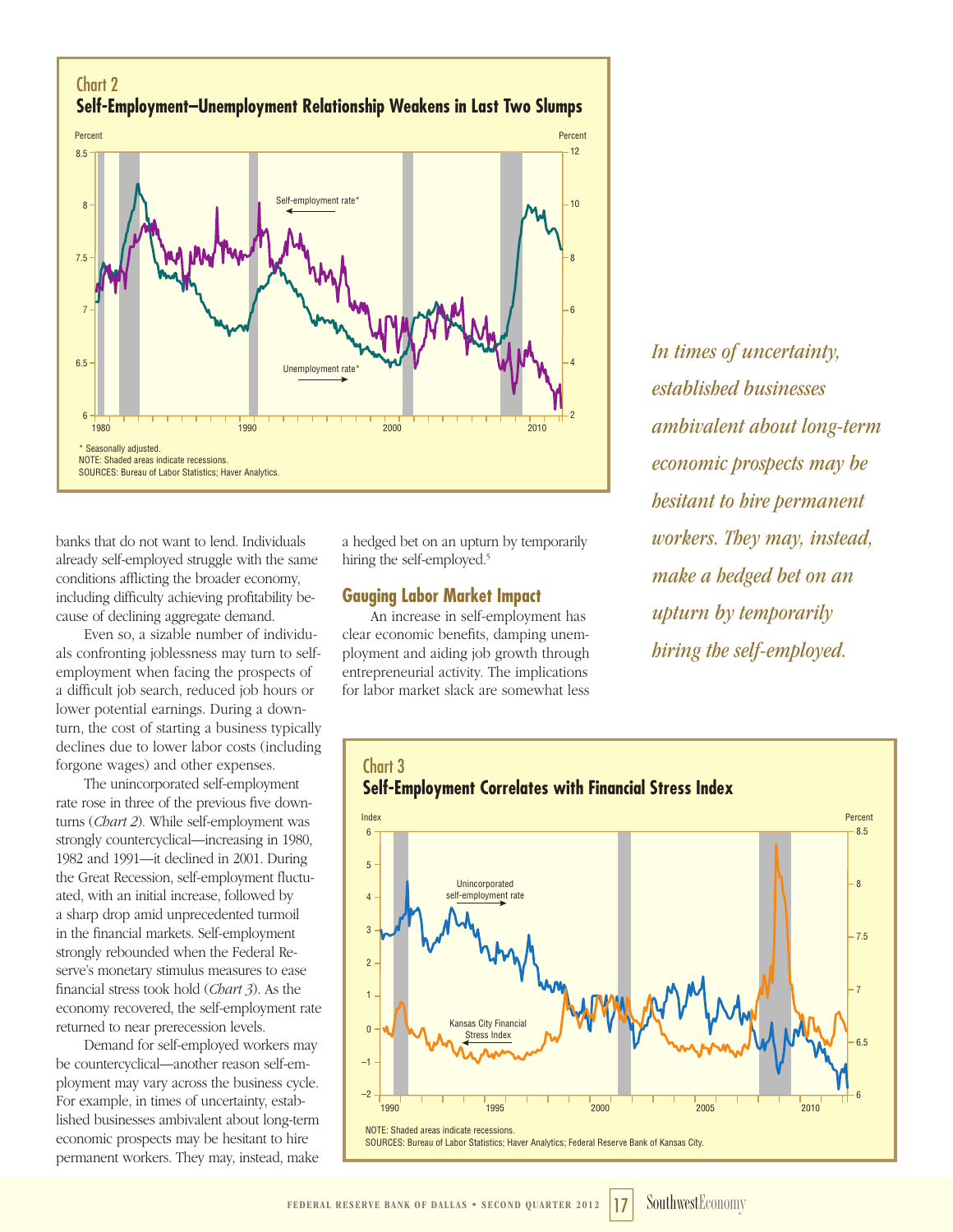# **What Makes Texas Different?**

Texas has consistently recorded a higher annual average unincorporated self-employment rate relative to the nation—a difference that persists even when accounting for demographic characteristics such as age, sex, race and education (*Chart A*). The Texas workforce has more men, fewer people who are college educated and more people who are foreign born, all pointing to a higher self-employment rate. Texas' long international frontier also contributes to higher self-employment. Mexican immigrants along the border are significantly more likely to be selfemployed than those inland.<sup>1</sup>

Alternatively, Texas' younger and less-white population predicts a lower self-employment rate. The state's industrial structure also significantly influences the broader trend, with its relatively larger construction sector encouraging higher unincorporated self-employment rates while its smaller manufacturing sector suggests less-prevalent selfemployment.

On net, however, differences in demographics and industrial structure predict a slightly lower self-employment rate for Texas, not higher. The fact that the state's unincorporated self-employment rate is higher suggests that other factors—such as a favorable regulatory and business climate—likely play an expanded role in explaining the state's unincorporated higher self-employment rate.

By contrast, the state lags behind the nation in incorporated self-employment (*Chart B*). Texas' lower incorporated self-employment is partly explained by differences in race, age and educational attainment. However, variations in demographics and industrial structure explain no more than half of that difference.<sup>2</sup>

#### **Notes**

1 See "Mexican Immigrant Self-Employment Along the U.S.-Mexico Border: An Analysis of 2000 Census Data," by Marie T. Mora and Alberto Dávila, *Social Science Quarterly*, vol. 87, no. 1, 2006, pp. 91–109.

2 Analysis of the sources of the difference between selfemployment rates in Texas and the U.S. is carried out using Oaxaca decomposition.



# **Self-Employment Trends in Texas Differ by Type of Entity**



upbeat if the self-employed struggle to find buyers for their products or services.

The unincorporated self-employed face greater labor market stress than the average worker; they have a higher incidence of part-time employment for economic reasons and lower average weekly hours, according to Bureau of Labor Statistics data from its Current Population Survey (CPS). Structural differences among states affect the prospects of individuals who go it alone. For example, the regulatory and business climate in Texas makes unincorporated self-employment more inviting than

might be expected given its demographics and industrial structure (*see the box "What Makes Texas Different?"*).

Demographic characteristics and behaviors of the self-employed also factor into labor market impact.

Although the unincorporated self-employed are classified among the employed, they differ from wage and salary personnel. At an average age of 48 years in 2011, these self-employed tend to be six years older than other workers. This reflects two factors likely contributing to greater self-employment among longstanding workforce participants.

First, older workers have more work experience, greater wealth and access to credit. Thus, it is not surprising that 15 percent of workers 65 and older were self-employed in 2011—more than twice the rate for workers 35 to 55.

Also, older workers confronting personal or financial imperatives are increasingly unwilling to retire. Baby boomers, whose anticipated retirement income increasingly shifted to defined contribution plans such as 401(k)s from traditional annuity-like defined benefit programs, appear particularly compelled to remain working. Retirement